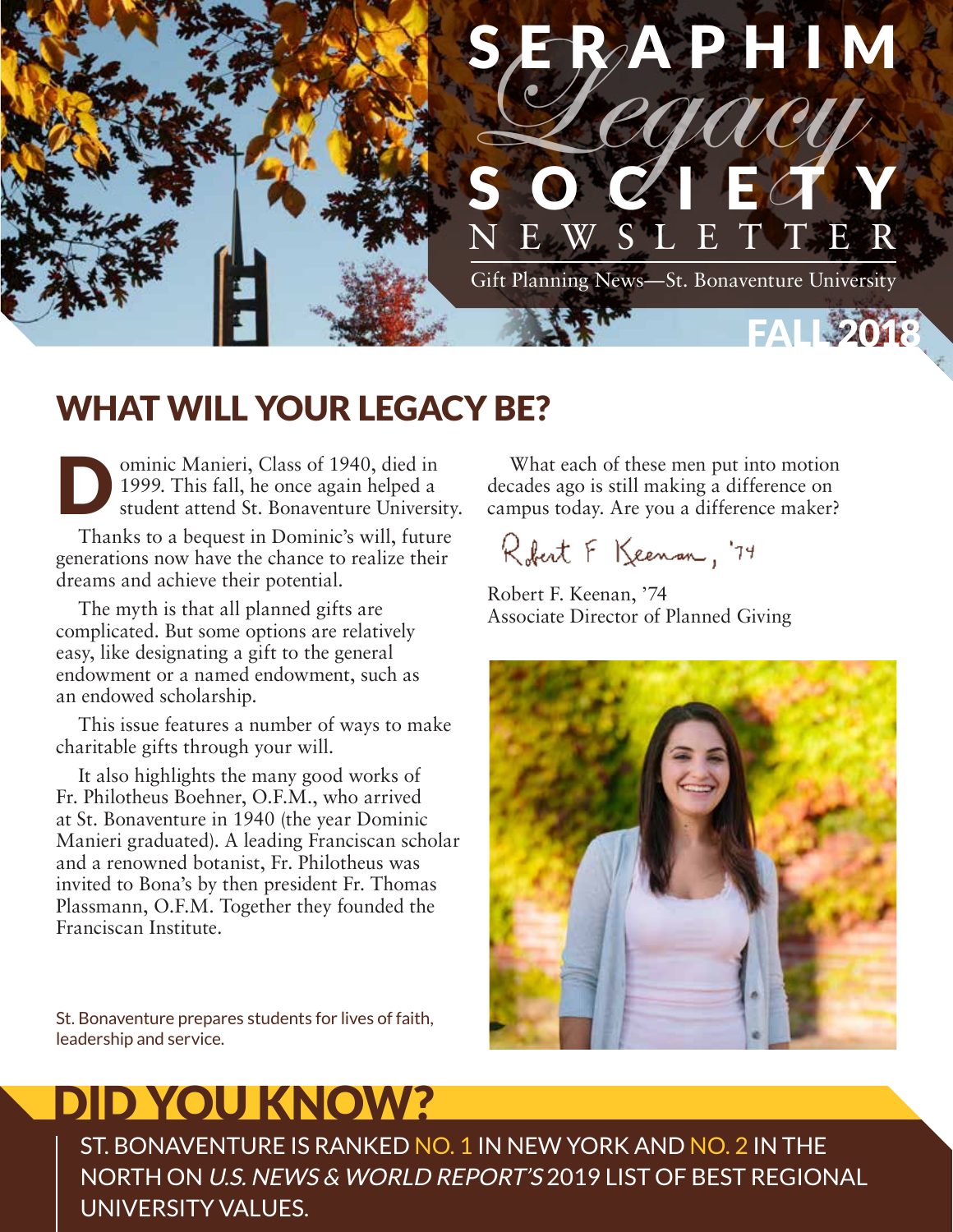## ALUMNUS AND STAFF MEMBER SUPPORTS UNIVERSITY THROUGH ESTATE PLAN



A "unique lifetime association" with St. Bonaventure is the reason Bob Keenan, '74, has named the University in his estate plan—a practical way, he says, for he and his wife to make a significant gift and leave a legacy.

y relationship with St. Bonaventure University and our Franciscan leadership dates back to the 1950s—as a faculty brat, a student, a member of the Class of 1974, parent of a 2001 graduate, and as an employee for the past 21 years.

I have been asked many times to tell my story. Now it's time.

Yes, Leo was my dad (Leo E. Keenan Jr., L.L.D., '47, who taught at the University for more than 50 years). And, yes, I am a member of the Seraphim Legacy Society, and my wife, Jane, is too. We are joined by more than 500 Seraphim Legacy Society members. I became a member the year I began working at St. Bonaventure in 1997. But why did I join?

After only a few months on the job, I saw firsthand the impact of estate giving, no matter the size or manner of the gift, and how it would help insure the future of this institution. I chose to remember St. Bonaventure through a life insurance policy. I also knew it would be difficult for me to ask our alumni and friends to join the Seraphim Legacy Society if I were not a member.

From my perspective, as a member of the Keenan family—a family with more than 30 degrees from this university—I feel so strongly in my heart that I owe St. Bonaventure. I simply must give something back.

When I graduated in 1974, I did not have any student loans or debt from my college education. I was so fortunate to have been a recipient of the university's tuition remission program. I was a

2

beneficiary of this program because of my father's dedicated work. He began teaching at Bona's on July 5, 1949, and taught his last class (which I attended) on December 12, 2001. That's 52 years of loyalty and service.

During his tenure, he influenced decades of Bonaventure men and women. He was first on this campus in 1936 as a student in a math class taught by Mike Reilly. There has been a Keenan or two (or more) on this campus for more than 80 years!

The University has truly has been a second home to me. As a high school senior, I applied to only one college. There is no doubt I am where I am because of St. Bonaventure.

My story isn't over, and neither is yours. All I ask is if you would please join me as a member of our Seraphim Legacy Society. Your estate gift will help secure the future of this one-of-a kind Franciscan University.



Pass on the St. Bonaventure promise: Join the Seraphim Legacy Society.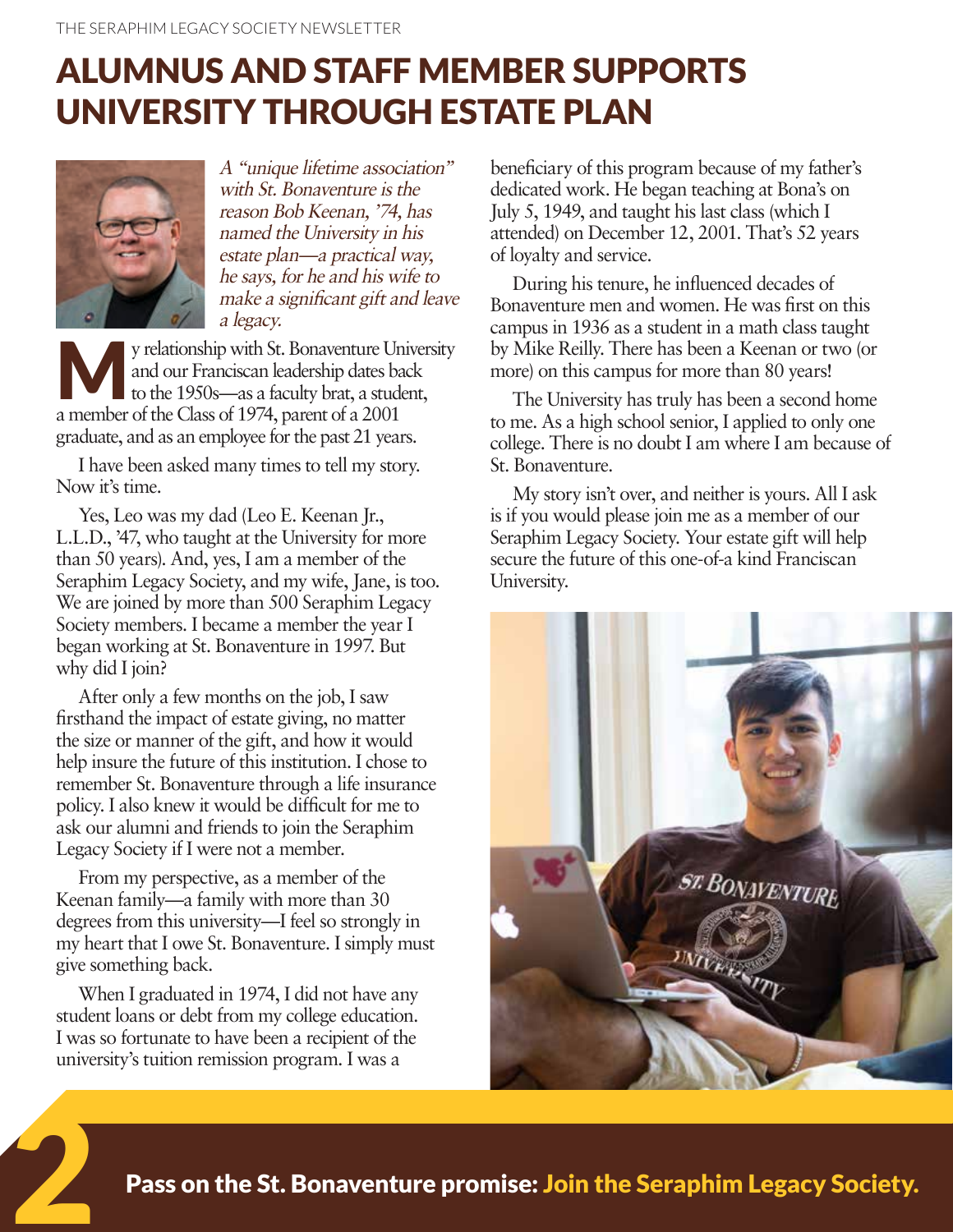## MAKING GIFTS THROUGH YOUR WILL

If hrough your will you can plan for the future well-being of your loved ones. Wills can provide for spouses, children, grandchildren, parents, siblings and friends. They can also include gifts to a different kind of "loved one"—a charitable organization you believe in, such as St. Bonaventure University.

**Explore the options.** There are many ways to make charitable gifts through your will. You can choose to give a specific amount, a particular property, a percentage of your estate or whatever remains after all other loved ones have been provided for. You can also combine these methods—for example, giving a percentage of a certain asset.

Each method of giving has different advantages. Your attorney can advise you on which approach best suits your goals.

**Funding other plans.** Wills can do more than provide for a simple distribution of assets. Through your will you can fund other plans that result in income for a spouse or another loved one.

For example, you can use your will to set up a gift annuity, a charitable gift that also makes regular, fixed payments to a loved one for the remainder of his or her lifetime. Or you can fund a type of trust that makes payments to your loved one for a period of time, then reverts to a charitable institution, like Bona's.

**Meet all your goals.** Even those with strong ties to charitable causes want to know that their loved ones will be provided for. Your will can be used to meet many of your financial goals.

Talk to your attorney about the different methods of making gifts through your will. You may be surprised to find how many possibilities exist.

### **IN MEMORY OF A FRIAR Fr. Philotheus Boehner, O.F.M.**

#### **1901-1955**

German émigré Fr. Philotheus Boehner, O.F.M., is remembered for his many achievements as well as his humble and gentle



nature. An eminent scholar, noted botanist and first director of the Franciscan Institute, he accomplished much during his 15 years at St. Bonaventure.

Born in Lichtenau, Germany in 1901, he became a Franciscan in 1920 and was ordained a priest in 1927. He received his doctorate in biology in 1933, but also immersed himself in medieval philosophy, teaching both philosophy and biology in his home country.

After accepting an invitation by the eminent philosopher Etienne Gilson to lecture at the University of Toronto, Fr. Philotheus found himself an enemy alien there when Germany invaded Poland in September 1939 and World War II broke out. St. Bonaventure president Fr. Thomas Plassmann, OFM, invited him to continue his work here as a member of the graduate faculty.

Fr. Philotheus accepted and was influential in the formation of the Franciscan Institute, of which he was named the first director in 1946.

As a scholar, Fr. Philotheus is most famous for editing the writings of the medieval Franciscan philosopher, William of Ockham. As director, he focused on the rare book collection. Today it is widely considered the most important collection of Franciscana in North America.

Known as a compassionate confessor and spiritual director, throughout World War II, Fr. Philotheus served as auxiliary chaplain to German interned prisoners of war. He also counseled many at St. Bonaventure, including noted spiritual writer Thomas Merton.

His talent in philosophy meant he was often asked to guest lecture across the country, and scholars under his supervision published work on philosophy, theology, history and missiology.

But it was biology that remained Fr. Philotheus's passion. He was able to identify 83 unique new species of mosses and liverworts in Cattaraugus County. He passed away on May 22, 1955, at the age of 54.

Fr. Philotheus is buried at St. Bonaventure Cemetery.

3